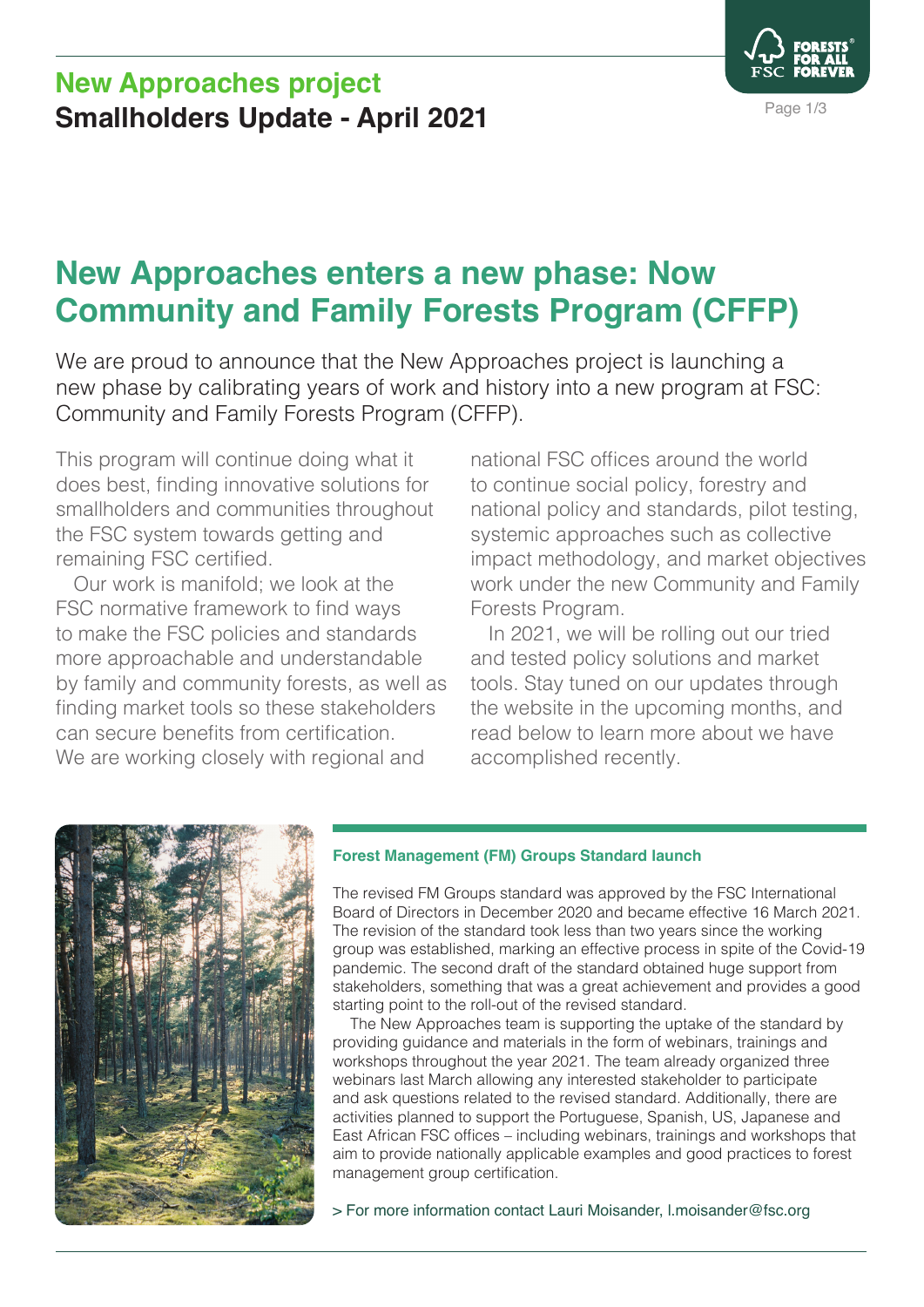## **New Approaches project Smallholders Update - April 2021**





#### **Chinese National Forest Stewardship Standard (NFSS) pilot test**

Several guidance sessions were held with the Performance and Standards Unit in July 202, based on the complementary progress reports prepared by FSC China (Assessment report on indicator 6.5.5 alternatives for smallholders and Risk Assessment Report on implementation of Chinese NFSS for smallholder).

Additional training on Ecosystem Services Procedure was organized in September for both Chinese certificate holders and certification bodies, aiming to develop local capacity for this recent FSC tool.

Preliminary results were shared by FSC China in January 2021 and presented to the Policy and Standards Committee (PSC) in February.

Next steps will include another presentation to PSC at their June meeting, but this time requesting a recommendation on how to consider the results of the pilot test and eventually reflect them on the FSC system.

#### > For more information contact Ma Lichao, ma.lichao@fsc.org

#### **Asia-Pacific Regional Forest Stewardship Standard (RFSS) for smallholders**

The final draft, incorporating the results of the public consultation and all the interactions with Performance and Standards Unit (PSU) for approval of the procedural elements of this development process, was finally submitted for Policy and Standards Committee (PSC) for an approval in December 2020. The PSC approved Asia Pacific RFSS for smallholders with conditions. Twelve conditions were identified, as well as three recommendations. The standard will need to be re-submitted again but PSC has delegated the authority to the Chief Policy Officer, to determine when these conditions are met. The PSC is also recommending to the Board that the standard is to be tested as a pilot based on the FSC Policy for Pilot Tests (FSC-POL-01-001).

Next steps will involve a continuous interaction with PSU to close the identified conditions, while the submission of massive pilot test is being prepared, with the aim to be submitted to FSC Board meeting in June.

#### > For more information contact Loy Jones, l.jones@fsc.org

#### **Forestry Contractors certification**

Forestry contractors have now been formally introduced to FSC forest management certification with the revised Forest Management (FM) Groups standard recently approved, by presenting the optional inclusion of forestry contractors into the FM group certificates. The option of including forestry contractors into the FM group certificates allows for the group managers to divide responsibilities between the various players affecting the group certification processes with more flexibility. The contractors are able to assume responsibility for ensuring conformance directly over their own areas of responsibility without the group manager having to bear the responsibility on behalf of the contractor. The contractors can also use the FM/Chain of Custody (CoC) group certificate to pass on the FSC CoC claim if they themselves take ownership of the timber they harvest as part of their responsibilities within the group. This allows the contractors to be able to sell FSC certified timber without having to have their own FSC Chain of Custody certificate.

FSC is also planning the revision of the standards guiding the development and revision of National Forest Stewardship Standards. This revision will allow the role of the forestry contractors with regards to national standards to be formalized. This development follows an extensive analysis of the potential role the forestry contractors could play in FSC certification and presents a possibility for national standard development groups to include provisions to ensure and rely on high performance of forestry contractors.

> For more information contact Lauri Moisander, l.moisander@fsc.org